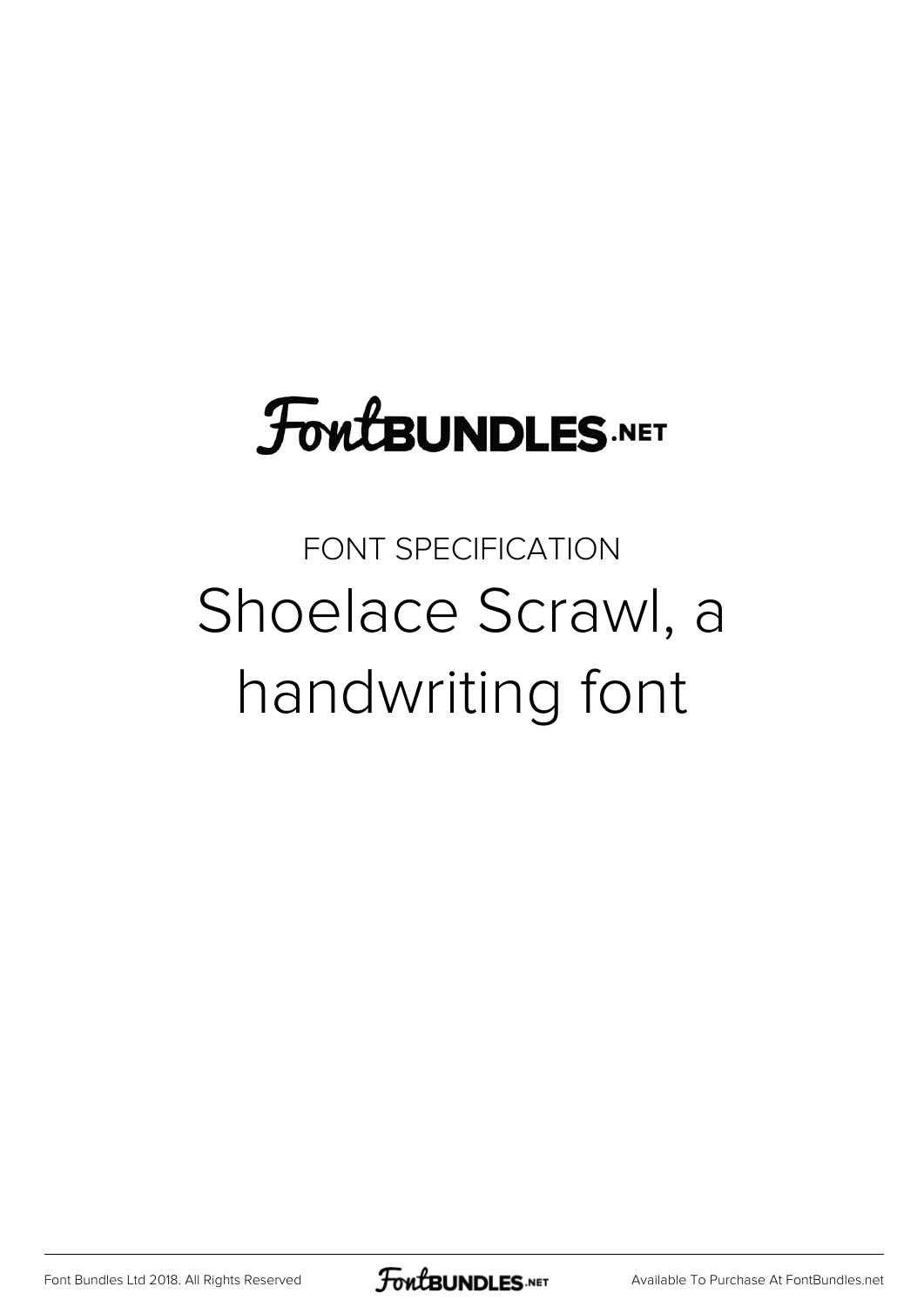#### Shoelace Scrawl - Regular

**Uppercase Characters** 

## ABCDEFGHIJKIMNOPQRSTUVWXYZ

Lowercase Characters

**Numbers** 

## $0123456789$

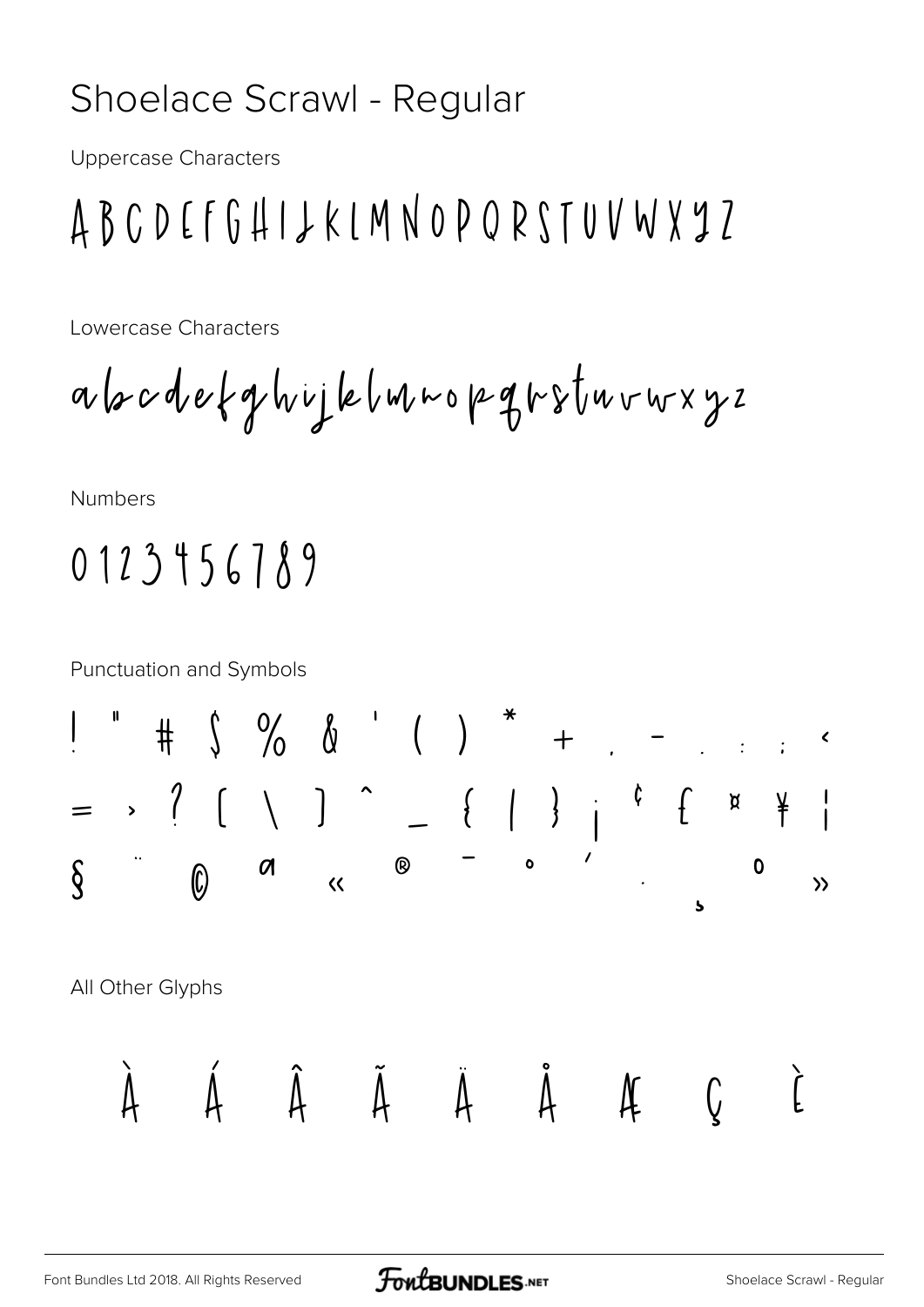|  | $\begin{matrix} \hat{L} & \hat{L} & \hat{L} & \hat{I} & \hat{I} & \hat{I} & \hat{I} & \hat{I} & \hat{N} \end{matrix}$                                                                                                                                                                                                                                                                                                                                                                  |  |  |  |
|--|----------------------------------------------------------------------------------------------------------------------------------------------------------------------------------------------------------------------------------------------------------------------------------------------------------------------------------------------------------------------------------------------------------------------------------------------------------------------------------------|--|--|--|
|  | $\begin{array}{ccccccccccccccccc} \hat{0} && \hat{0} && \hat{0} && \hat{0} && \hat{0} && \times && \hat{\emptyset} && \hat{\emptyset} && \hat{\emptyset} \end{array}$                                                                                                                                                                                                                                                                                                                  |  |  |  |
|  | $\begin{matrix} \hat{\textbf{U}} & \hat{\textbf{U}} & \hat{\textbf{Y}} & \hat{\textbf{Y}} & \hat{\textbf{Q}} & \hat{\textbf{Q}} & \hat{\textbf{Q}} & \hat{\textbf{Q}} & \hat{\textbf{Q}} & \hat{\textbf{Q}} & \hat{\textbf{Q}} & \hat{\textbf{Q}} & \hat{\textbf{Q}} & \hat{\textbf{Q}} & \hat{\textbf{Q}} & \hat{\textbf{Q}} & \hat{\textbf{Q}} & \hat{\textbf{Q}} & \hat{\textbf{Q}} & \hat{\textbf{Q}} & \hat{\textbf{Q}} & \hat{\textbf{Q}} & \hat{\textbf{Q}} & \hat{\textbf{Q}}$ |  |  |  |
|  | ä å æ ç è é ê ë ì                                                                                                                                                                                                                                                                                                                                                                                                                                                                      |  |  |  |
|  |                                                                                                                                                                                                                                                                                                                                                                                                                                                                                        |  |  |  |
|  | $\ddot{o}$ $\div$ $\circ$ $\alpha$ $\ddot{\alpha}$ $\ddot{\alpha}$ $\ddot{\alpha}$ $\ddot{\gamma}$ $\ddot{\gamma}$                                                                                                                                                                                                                                                                                                                                                                     |  |  |  |
|  | $\ddot{y}$ v t t of a $\check{y}$ $\check{y}$ $\ddot{y}$                                                                                                                                                                                                                                                                                                                                                                                                                               |  |  |  |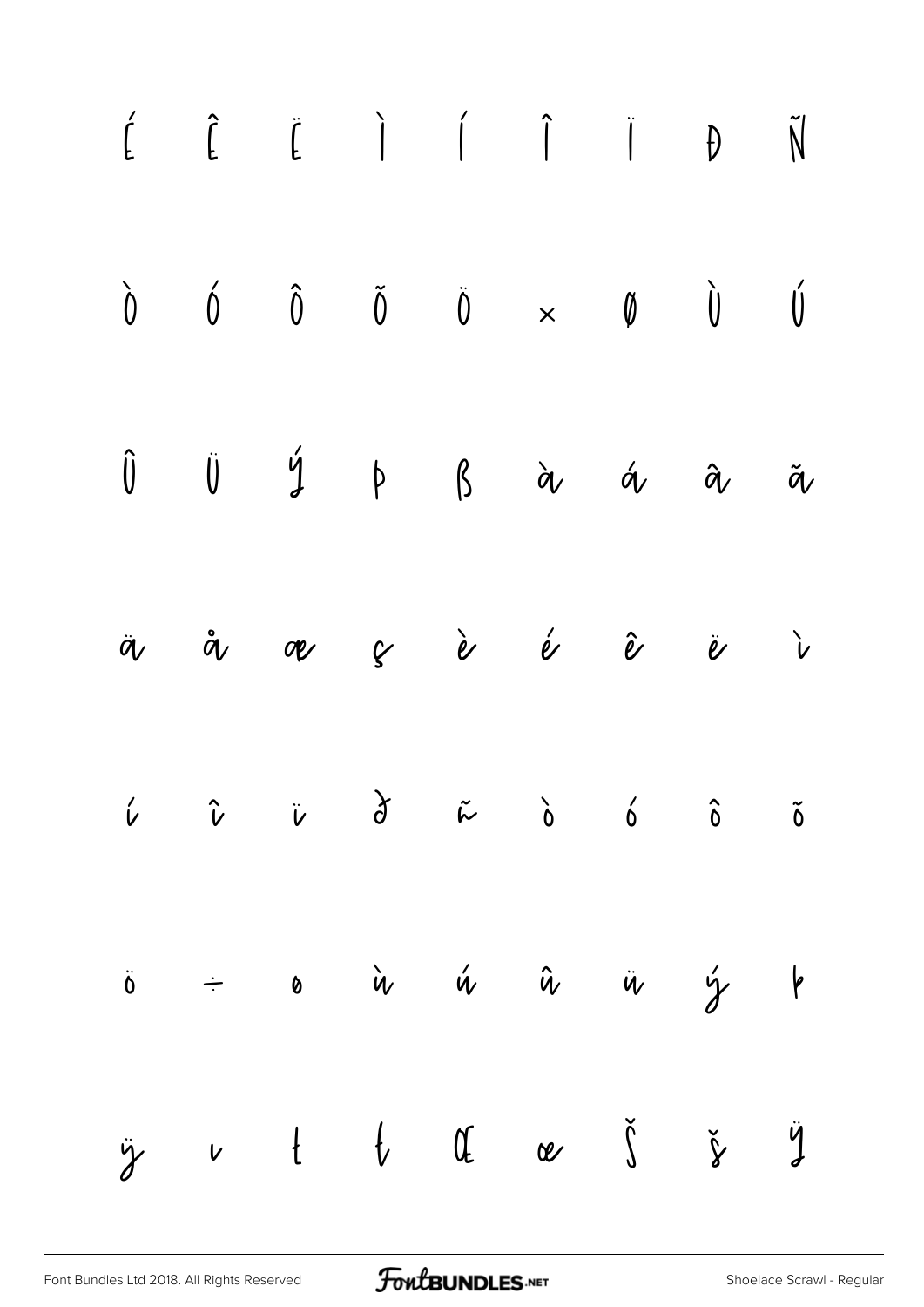|  | $\check{l}$ $\check{z}$ $\sim$ $\sim$ $\sim$ $\sim$                                           |  |  |  |
|--|-----------------------------------------------------------------------------------------------|--|--|--|
|  |                                                                                               |  |  |  |
|  |                                                                                               |  |  |  |
|  | $\cdot$ . $\cdot$ , $\in$ $\mathbb{M}$ $-$ 4 $\beta$                                          |  |  |  |
|  | $C\qquad D\qquad\text{E}\qquad f\qquad 6\qquad H\qquad\text{I}\qquad \text{J}\qquad \text{K}$ |  |  |  |
|  | $\begin{matrix} 1 & M & N & 0 & P & Q & R & S & T \end{matrix}$                               |  |  |  |
|  | $U$ $V$ $N$ $X$ $Y$ $1$ $1$ $1$ $1$                                                           |  |  |  |